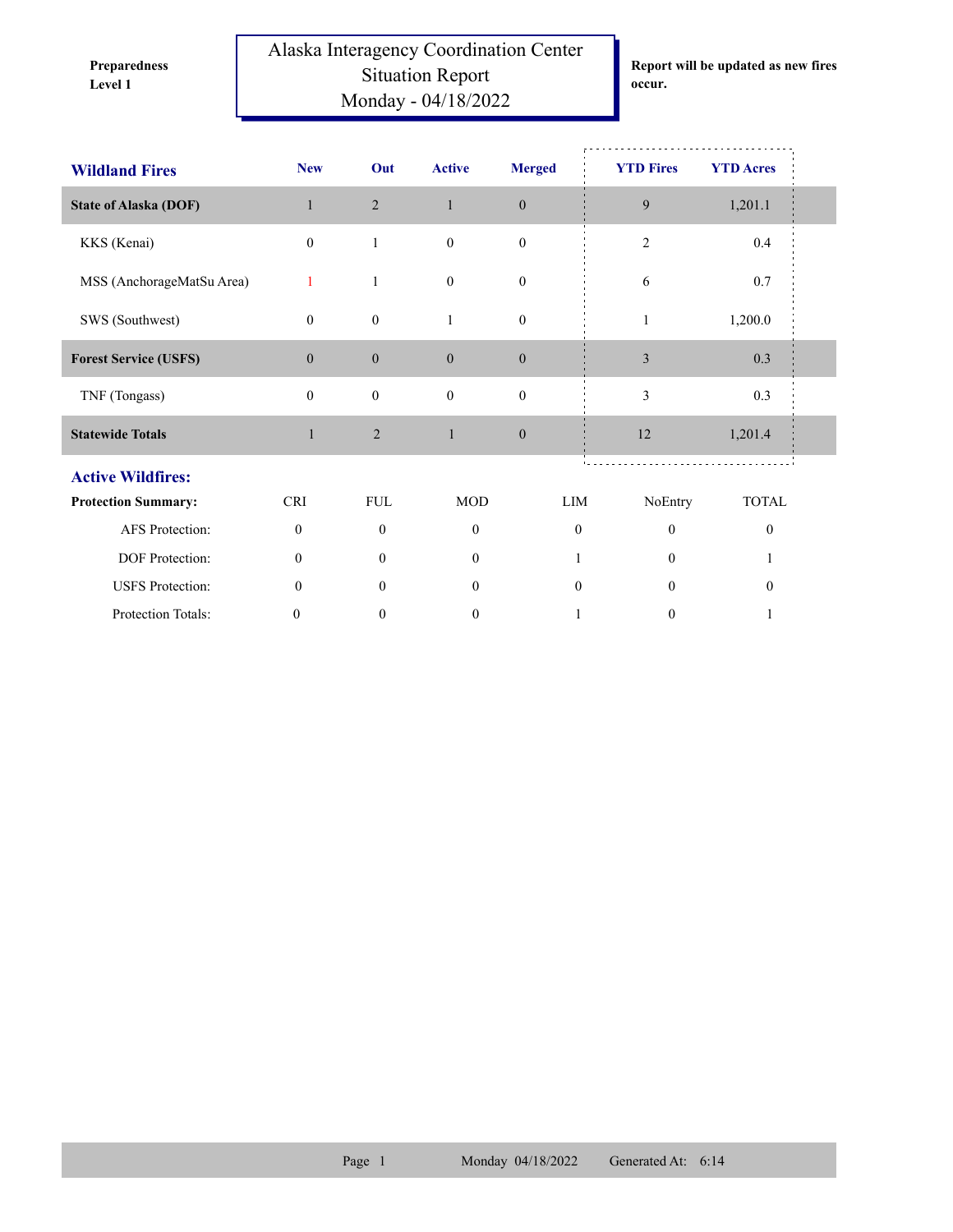## **Active Fires Status Summary**

|                         | Staffed           |                     | Unstaffed       |                     |  |  |
|-------------------------|-------------------|---------------------|-----------------|---------------------|--|--|
|                         | Contained $(S/C)$ | Uncontained $(S/U)$ | Contained (U/C) | Uncontained $(U/U)$ |  |  |
| AFS Protection:         |                   |                     |                 |                     |  |  |
| <b>DOF</b> Protection:  |                   |                     |                 |                     |  |  |
| <b>USFS</b> Protection: |                   |                     |                 |                     |  |  |
| Status Totals:          |                   |                     |                 |                     |  |  |

| <b>Active Fires Acreage Summary</b> |                      |                |  |  |  |  |  |
|-------------------------------------|----------------------|----------------|--|--|--|--|--|
|                                     | Acres                | Acreage Change |  |  |  |  |  |
| New                                 | 0.1                  |                |  |  |  |  |  |
| Monitor                             | 1,200.0              | 450.0          |  |  |  |  |  |
| Out                                 | 0.3                  | 0.0            |  |  |  |  |  |
| 3 Prescribed                        | 15.1                 |                |  |  |  |  |  |
| 6 Fires                             | Total Acres: 1,215.5 |                |  |  |  |  |  |

## **Prescribed Fires**

|                                 | <b>YTD</b> Fires | <b>YTD</b> Acres | New | Active | Out Yesterday |
|---------------------------------|------------------|------------------|-----|--------|---------------|
| National Park Service           |                  | 1.0              |     |        |               |
| State of Alaska                 |                  | (0.1)            |     |        |               |
| U.S. Forest Service             |                  | 14.0             |     |        |               |
| <b>Fuels Management Totals:</b> |                  | 15.1             |     |        |               |

## **Cause Summary For All Fires (Includes Merged Fires But Not Prescribed Fires)**

|        | Human: 10         |                 | 1.3 Acres |
|--------|-------------------|-----------------|-----------|
|        | Undetermined: $2$ | $1,200.1$ Acres |           |
| Total: | 12                | 1,201.4 Acres   |           |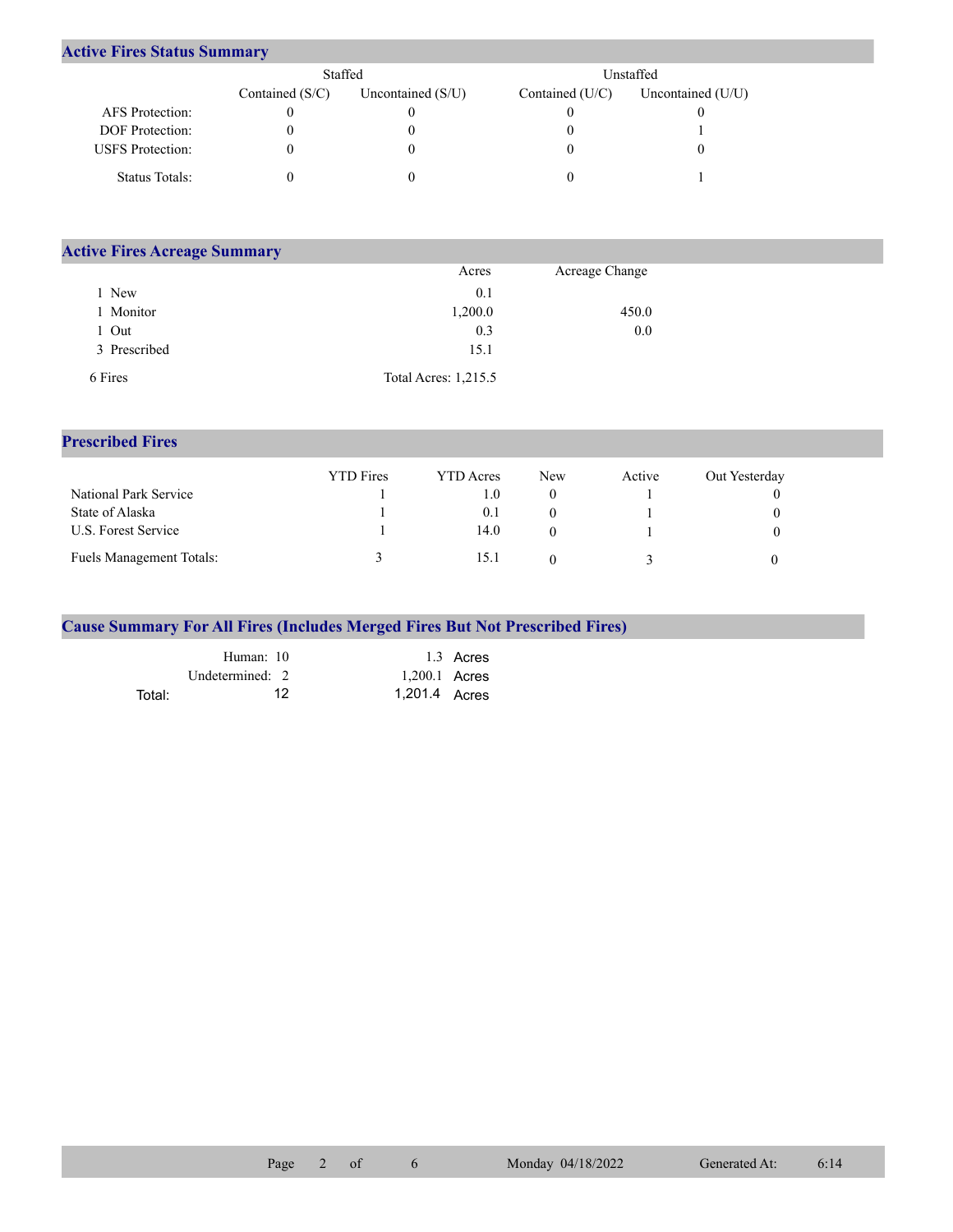| <b>New</b>               |            | Count: 1           |                     | Acres: $0.1$ |                      |                        |                     |  |
|--------------------------|------------|--------------------|---------------------|--------------|----------------------|------------------------|---------------------|--|
| Daily Report From: 04/17 |            |                    |                     |              |                      | 0.1 Acreage On $04/17$ |                     |  |
|                          |            | Lat: $61\,27.4267$ | Status: Out $04/17$ |              | Acres: $0.1$         |                        | Option: Critical    |  |
| <b>MSS-12017</b>         |            | Lon: $14944.5267$  |                     |              | Start Date: 04/17    | Area: MSS              |                     |  |
|                          |            | Owner: Private     | Unit:               |              | <b>AKPRI-Private</b> |                        |                     |  |
| 12                       | Name: Rohn |                    |                     |              |                      |                        | Cause: Undetermined |  |

Fire was paged out by MATCOM 911. One Forestry engine was dispatched. Upon Forestry`s arrival VRD`s had suppressed a structure fire that had spread into the wildlands. Forestry called fire administratively out.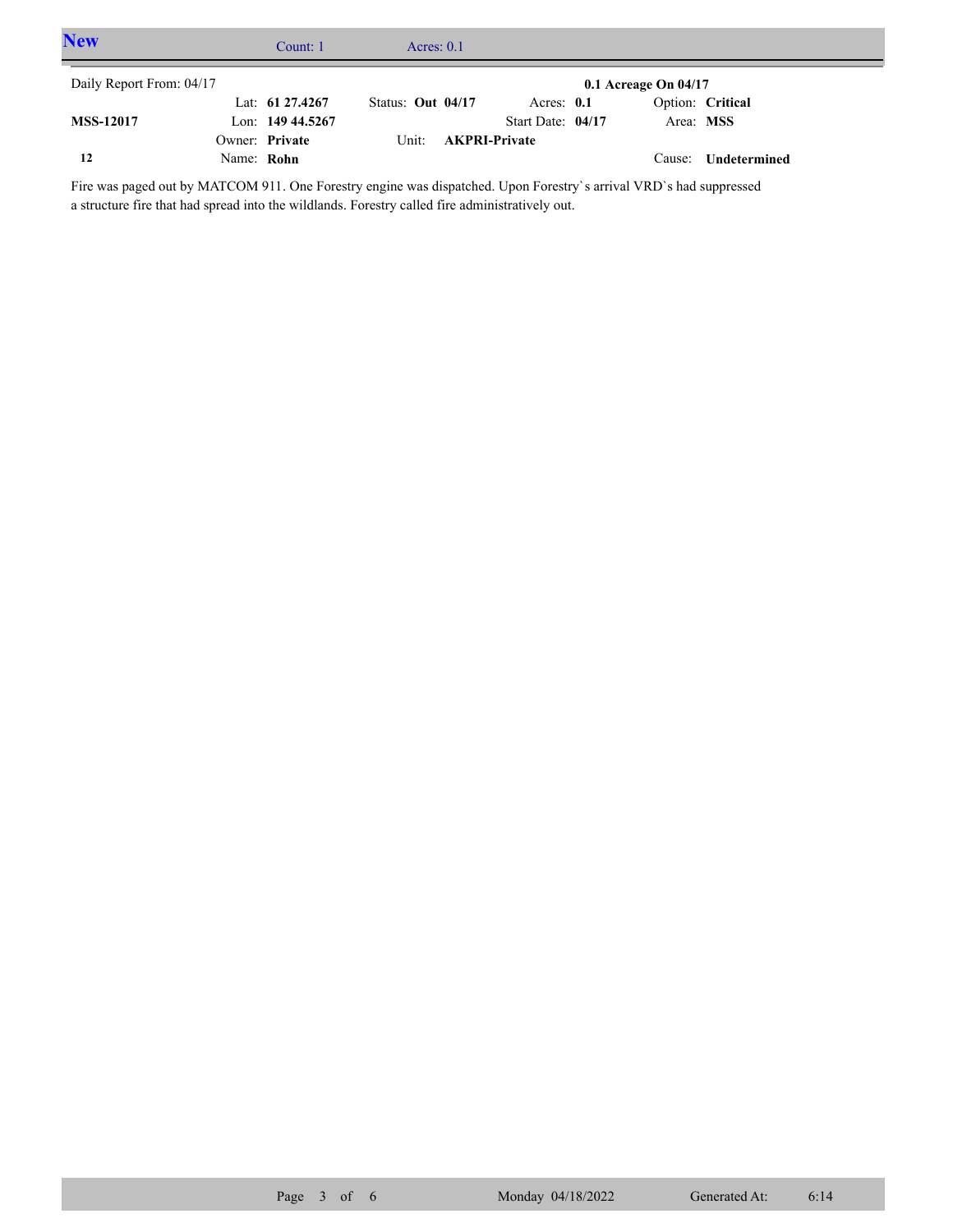| <b>Monitor</b> | Count: 1 | Acres: 1,200.0 | Acreage Change: 450.0 |  |
|----------------|----------|----------------|-----------------------|--|
|----------------|----------|----------------|-----------------------|--|

**These fires are currently in monitor status. Monitoring schedules are based on defined timeframes, but are dependent on available resources, and weather conditions. When monitoring occurs, information will be updated.**

| Daily Report From: 04/17 |                     |             |                                            |                |                        | 450.0 Acreage Change Since 04/16 |
|--------------------------|---------------------|-------------|--------------------------------------------|----------------|------------------------|----------------------------------|
| PKS1                     | Lat: $60\,32.0900$  | Status: U/U |                                            | Acres: 1,200.0 | <b>Option:</b> Limited |                                  |
| 204012                   | Lon: $160\,54.4883$ |             | Start Date: 04/16                          |                | Area: SWS              |                                  |
|                          | Owner: USFWS        | Unit:       | AKYDR-Yukon Delta National Wildlife Refuge |                |                        |                                  |
| 012                      | Name: Kwethluk      |             |                                            |                | Cause:                 | Undetermined                     |

The fire has checked up on natural barriers on the south and east flanks. The north flank is mostly checked on natural barriers with minimal activity in isolated pockets of fuel. The main activity is on the southwest flank. There are numerous natural barriers between the fire and the values along the Kwethluk River. The fire appears to have grown to 1200 acres.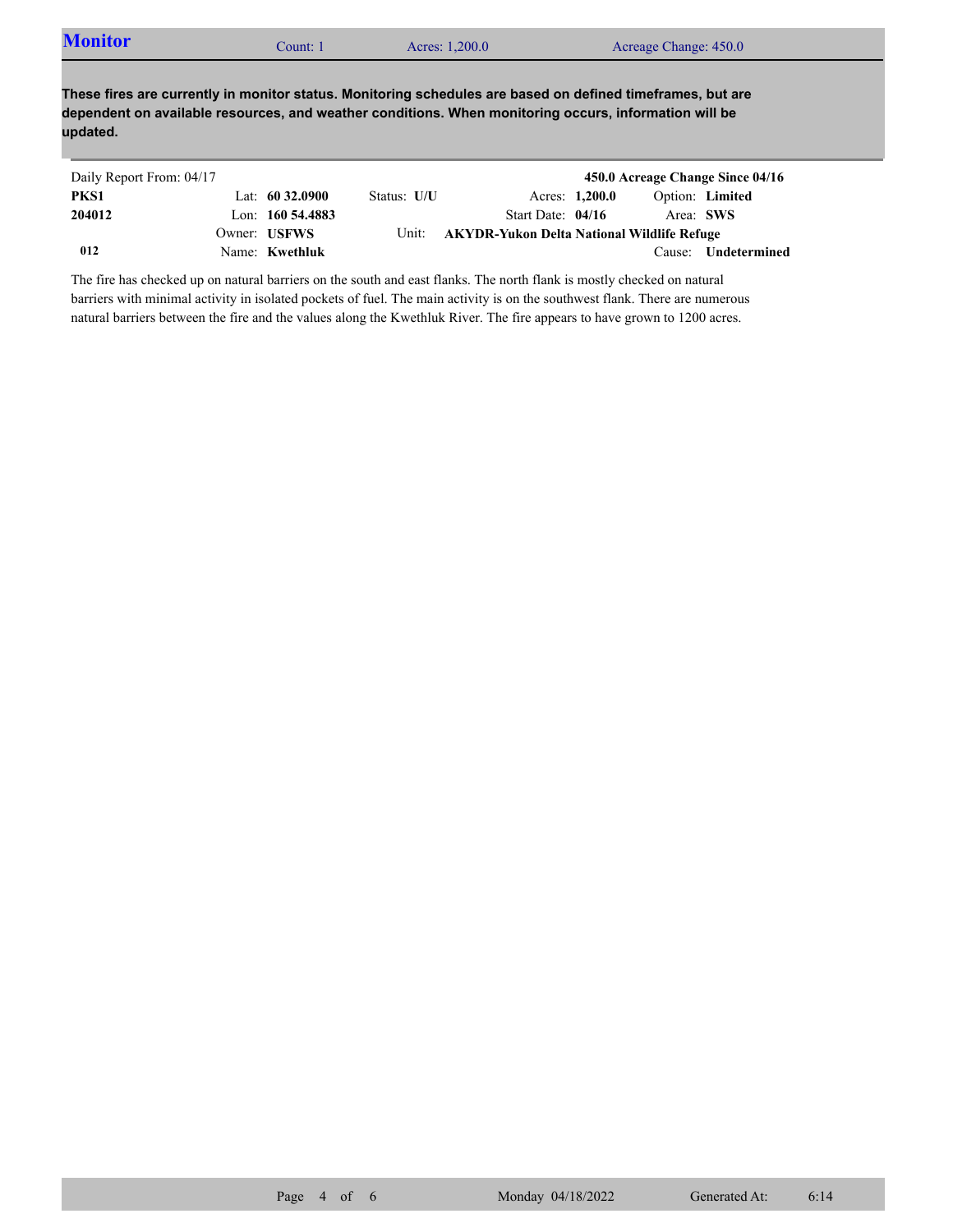| Out                      | Count: 1           | Acres: $0.3$      |                      | Acreage Change: 0.0 |                  |                               |  |
|--------------------------|--------------------|-------------------|----------------------|---------------------|------------------|-------------------------------|--|
| Daily Report From: 04/17 |                    |                   |                      |                     |                  | No Acreage Change Since 04/14 |  |
|                          | Lat: $59\,40.8880$ | Status: Out 04/17 | Acres: $0.3$         |                     | Option: Critical |                               |  |
| 203008                   | Lon: $15124.3060$  |                   | Start Date: 04/13    |                     | Area: <b>KKS</b> |                               |  |
|                          | Owner: Private     | Unit:             | <b>AKPRI-Private</b> |                     |                  |                               |  |
| 008                      | Name: Waterman     |                   |                      |                     | Cause:           | Human                         |  |

Resources conducted a final grid of the fire and found no heat or smoke. Fire was called out.